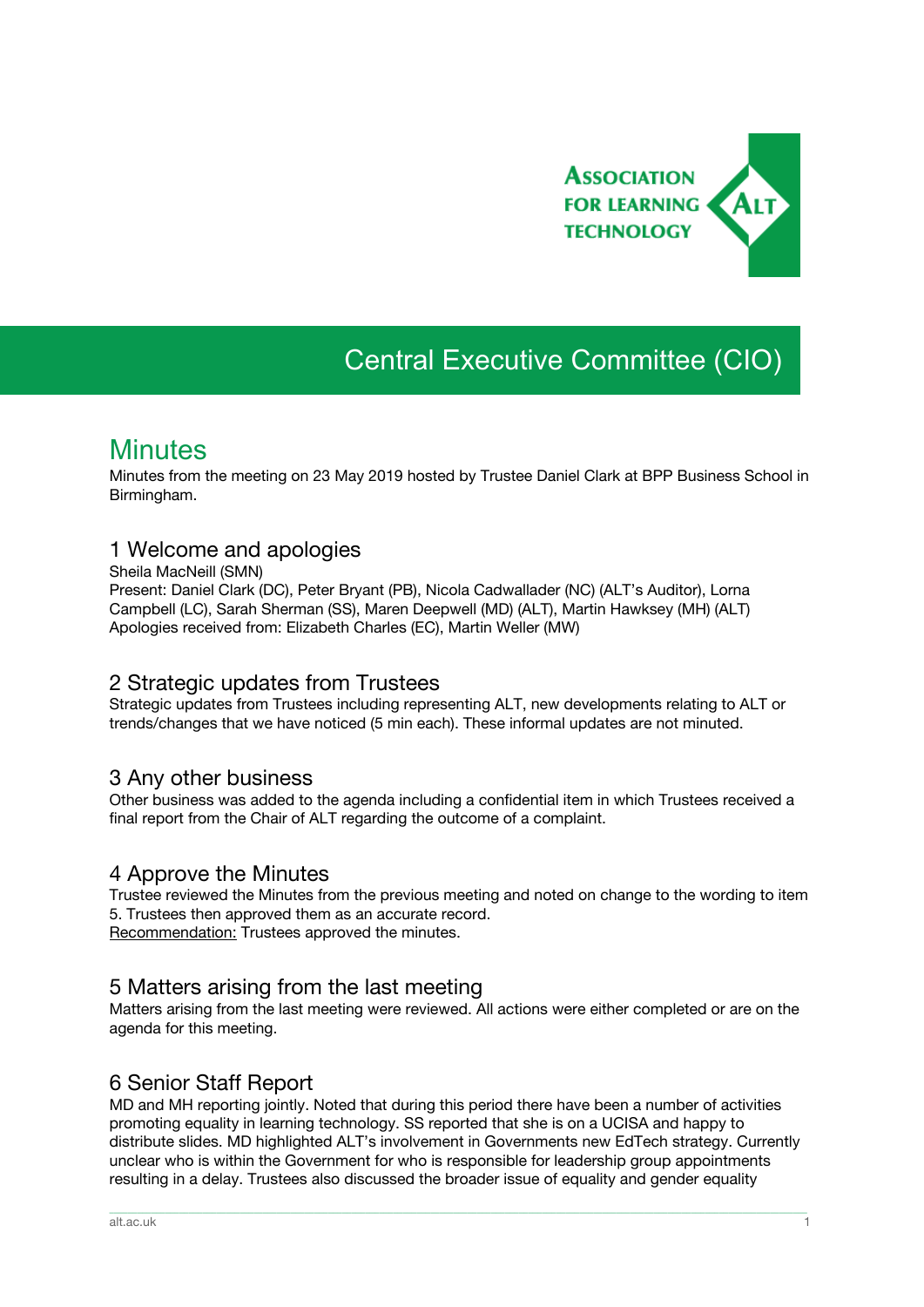specifically in relation to the new findings from ALT's Annual Survey. Also reported were progress on this year's Student Maker competition for the Learning Technologist of the Year Awards and ALT's participation at the Creative Commons Global Summit. Noted at the CC Summit contact was made with Greg Gay who is a US [accessibility](https://ccglobalsummit2019lisbonportugal.sched.com/event/MhLh/digital-accessibility-is-a-right-why-are-we-not-teaching-it) expert. Linking to the FHE DAWG work we are planning on inviting them to an ALT webinar to promote their work on an Accessibility MOOC. SS recommended Shina Vabulus as a potential future speaker in this area. PB noted happy to share research around accessibility of online exams.

Recommendation: Trustees noted recent developments in strategy and policy liaison.

MH and MD then reported on overall progress made over the past few months, showing that operations are in track. Trustees also reviewed the risk management and risk register specifically which risks have increased and decreased over this period.

Recommendation: Trustees formally noted the updated risk register and the actions taken to mitigate the risks identified.

MH reported on GDPR. There have been no incidents to report in this period but ALT continues to develop and recently completed a Data Protection Impact Assessment for the occasional processing of event data.

Recommendation: Trustees reviewed progress on GDPR processes

#### 7 Financial Report and Annual Accounts

This report covers the period from February 2019 to May, and covers the first quarter of the current financial year. It is being presented alongside the Annual Accounts by ALT's Auditor, Nicola. NC reported on the successful conclusion of both the interim audit, which was carried out in addition to the full year audit this year, and the year end audit. NC highlighted key points regarding the financial income and expenditure to Board members, including accountancy decisions and requirements for the Charity Commision, including management of reserves. Trustees allocated extra resource this year to carry out the interim audit as part of reviewing ALT's financial operations as a virtual organisation.

The auditor has reported that all recommendations to management at the interim point were addressed and improvements implemented.

The Auditor confirmed that the audit found no issues that would change the opinion on the audit. The Board noted that ALT's financial strategy produced a stable outturn for the financial year. DC also presented the financial report for Q1.

Recommendation: Trustees delegated approval of the final Annual Report to go to the AGM to GPC. Recommendation: Trustees reviewed the outturn report for Q1 and approved the replenishing of the OER19 scholarship fund.

#### 8 Assembly Business

Trustees reviewed business from the ALT Assembly and the notes from the recent [meetings](https://docs.google.com/document/d/148xcKsHXDjAQsL7m-toQD6fmVRuzMwJTOEEKNFFyBAY/edit) since February. The Assembly meetings have focused on working on new guidance sourced from Members Groups and Special Interest Groups for each other. The Trustees then worked on the final version of the guidance documents for the new CMALT Pathways which are going to be shared with the ALT Assembly at their next meeting in June.

Trustees then had an informal discussion as follows: DC noted that the Senior CMALT eligibility should make clearer that criteria are 'or' rather than 'and'. BA noted that potentially additional support is available to develop ethical considerations. Noted that the guidance will be reviewed by the Assembly at the next meeting in June with the aim to soft launch prior to the Annual Conference. The Board acknowledged that the rewording of the assessment outcomes has been greatly improved. Discussion around being more explicit that the evidence for CMALT doesn't have to be entirely based around your current role and can include related personal interests, volunteer work etc. DC asked if any research has been conducted to explore motivations for doing CMALT.

\_\_\_\_\_\_\_\_\_\_\_\_\_\_\_\_\_\_\_\_\_\_\_\_\_\_\_\_\_\_\_\_\_\_\_\_\_\_\_\_\_\_\_\_\_\_\_\_\_\_\_\_\_\_\_\_\_\_\_\_\_\_\_\_\_\_\_\_\_\_\_\_\_\_\_\_\_\_\_\_\_\_\_\_\_\_\_\_\_\_\_\_\_\_\_\_\_\_\_\_\_\_\_\_\_\_\_\_\_\_\_\_\_\_\_\_\_\_\_\_\_\_\_\_\_\_\_\_\_\_\_\_\_\_\_\_\_\_\_\_\_\_\_\_\_\_\_\_\_\_